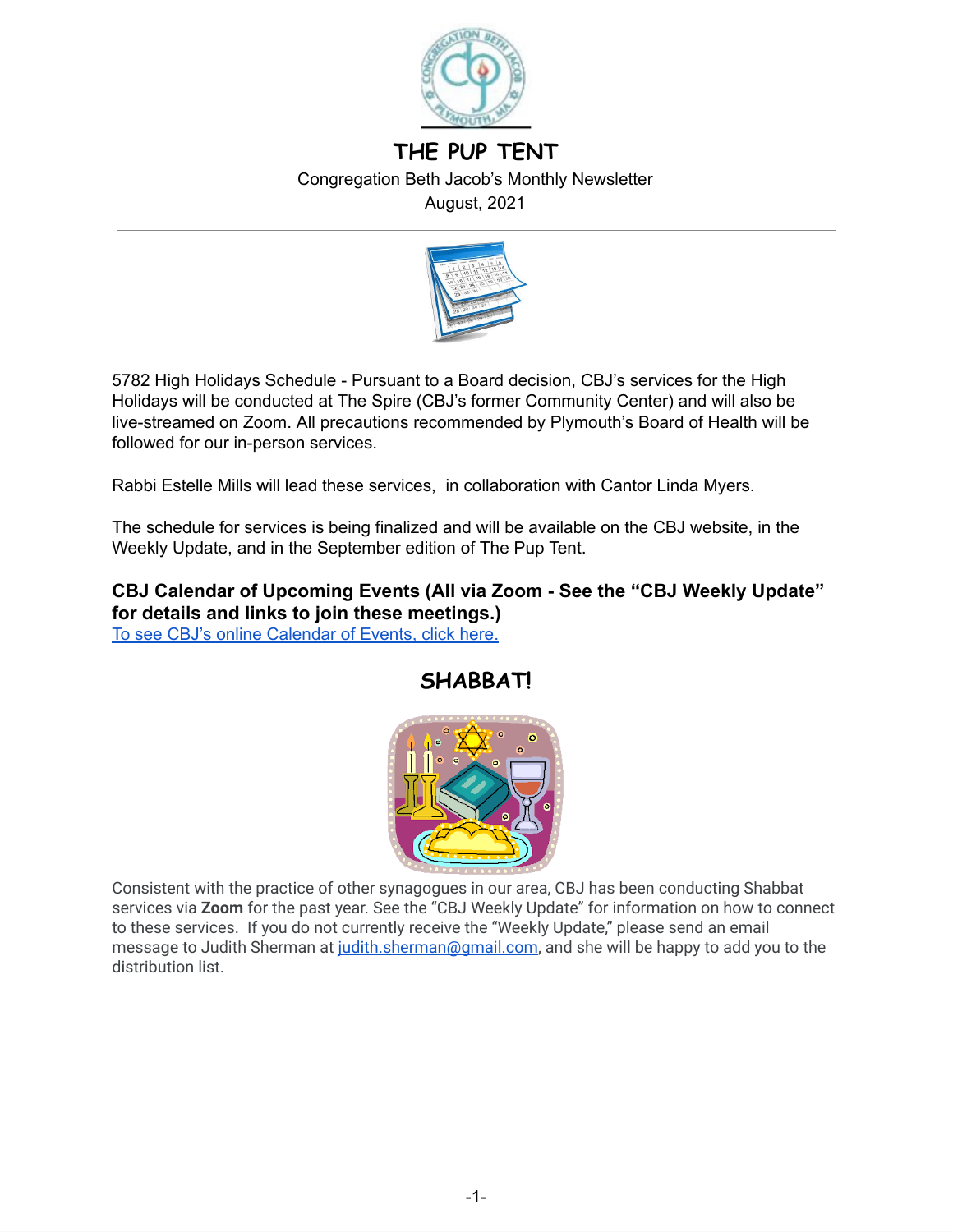## **Welcome to Rabbi Estelle Mills!**



Rabbi Mills began her rabbinate with CBJ on July 1st, 2021, together with Rabbi Silverman, who officially retired on July 31st. The Executive Board is currently planning activities to celebrate Rabbi Silverman's many, many years of serving our congregation, and a Meet and Greet reception has been planned for August 15th, at White Cliffs, during which time congregants will have an opportunity to personally meet and welcome Rabbi Mills to CBJ. While this Meet and Greet has been limited to members of CBJ because of space constraints, other opportunities for non-affiliated members of the Plymouth-area community to meet Rabbi Mills are being planned.

Our Beit Sefer (Hebrew School) students and their parents, as well as prospective members with Hebrew School age children, will have a wonderful opportunity to meet and speak with Rabbi Mills at the Family Summer Social event, which will take place on August 15th, from 4:00 - 6:00 pm at Charge Pond in the Myles Standish State Forest. A fun-filled afternoon, complete with a BBQ, beautiful swimming beach, Kona ice cream truck (courtesy of CBJ's Sisterhood), and games for the kids has been planned. Rabbi Mills plans to be very much involved in our Beit Sefer program and has many ideas to share with our young families. (See the article below.)



**Meet and Greet Reception for Rabbi Mills August 15th, 1:00-3:00 pm White Cliffs Country Club (This is for CBJ Members Only) RSVP's Are Due on August 1st!**

CBj members are invited to come to our Meet and Greet event planned for Sunday afternoon, August 15 at White Cliffs Country Club. Because of space constraints, this reception has been limited to congregants of CBJ, and invitations have been mailed to each member, with important information about how to enter the White Cliffs security gate.

A separate event is being planned this summer for prospective members of CBJ to have an opportunity to meet and speak with Rabbi Mills. If you are interested in being contacted about this, please send an email to Rose Litchman at [snobuntng@aol.com](mailto:snobuntng@aol.com).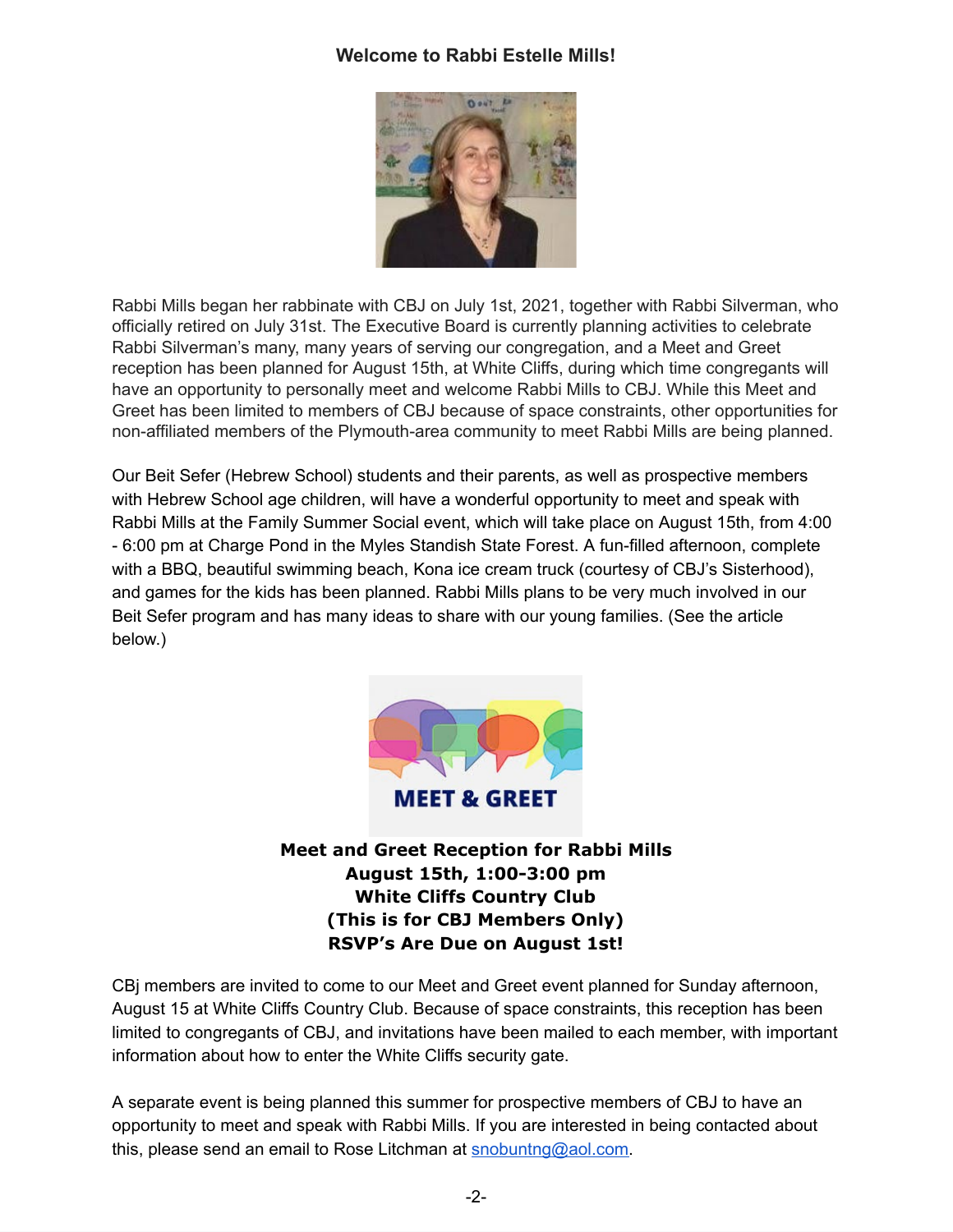

# **Rabbi Mills' Sermon for the Shabbat Service on July 9th**

Journeys and Transitions

Following July 4<sup>th</sup>, one of the busiest travel times of the year, Facebook and Instagram were saturated with pictures of what everyone did over the long holiday weekend. In addition to all the "love" and "like" tags, comments such as "So cute!", "OMG fun", and "Wish I was there!" were plentiful. The happiness of seeing our friends and loved ones traveling and enjoying themselves again after enduring the Covid shut-down of this past year was uplifting. Quite a change from the good natured teasing that existed several generations ago about vacation photos. Most of us probably remember the time **way** back before Facebook pictures and Instagram multi-posts when there were actually physical photo albums and even slideshows in which the photographer would "click", but not with a mouse, through image after image after image. "Here is a picture of a big rock," he would enthusiastically share, gesturing to the nondescript image of a rock and the gathered group of family, friends and neighbors would give an obligatorily nod, while perhaps some thought to themselves; "I would prefer being in the company of that rock rather than looking at the rest of their vacation photos"

 This week's Torah portion is the double portion of "Mattot" meaning tribes and "Masei," translated as journeys." The latter portion begins with the words "*These are the journeys of the Children of Israel, who went forth from the land of Egypt...*" (Numbers 33:1). [Moses](https://www.myjewishlearning.com/texts/Bible/Torah/Exodus/Moses.shtml) then recounts every single stop of the Israelites beginning with when they left Egypt and subsequently listing everywhere that the people traveled on their 40-year journey through the desert. It reads like this: "the people traveled to A and encamped in B, the next day they traveled from B and encamped in C..." and so on and so on. It is comparable to looking at someone else's vacation photos in the pre-Facebook, instagram days.

 *Masei* is also the final portion in the Book of Numbers, the second to last book of our Torah. However, some scholars argue that Numbers was really meant to be the end of the Torah because the entire next book, the Book of Deuteronomy is Moses' farewell speech in which he simply recounts earlier events. In this week's Torah portion the Israelites reach the plains of Moab, the final destination of their wandering, the last action scene in the Torah. So, why does the Torah not conclude at this point? The Torah does not end with Numbers because Deuteronomy functions as an essential reminder that we must take the time to look back upon where we came from and then look forward toward where we are going. In Numbers, we learn for the first time about the battles, the challenges, and the victories of our ancestors during their wandering, while in Deuteronomy we pause to consider what these events have taught us so that as we go forward, we do so with an appreciation of the past. Taking the time to learn and appreciate one's history is essential, not only for our ancestors preparing to enter the promised land, but for us today as well, especially as this congregation prepares for a transition in rabbinic leadership. Masei's step-by-step account of the forty years in the desert reminds us that the Israelite did not complete their entire journey at once, but rather went stop-by-stop. At times they moved forward slowly, sometimes not at all, yet at other times, they enjoyed remarkable progress. In times of transition,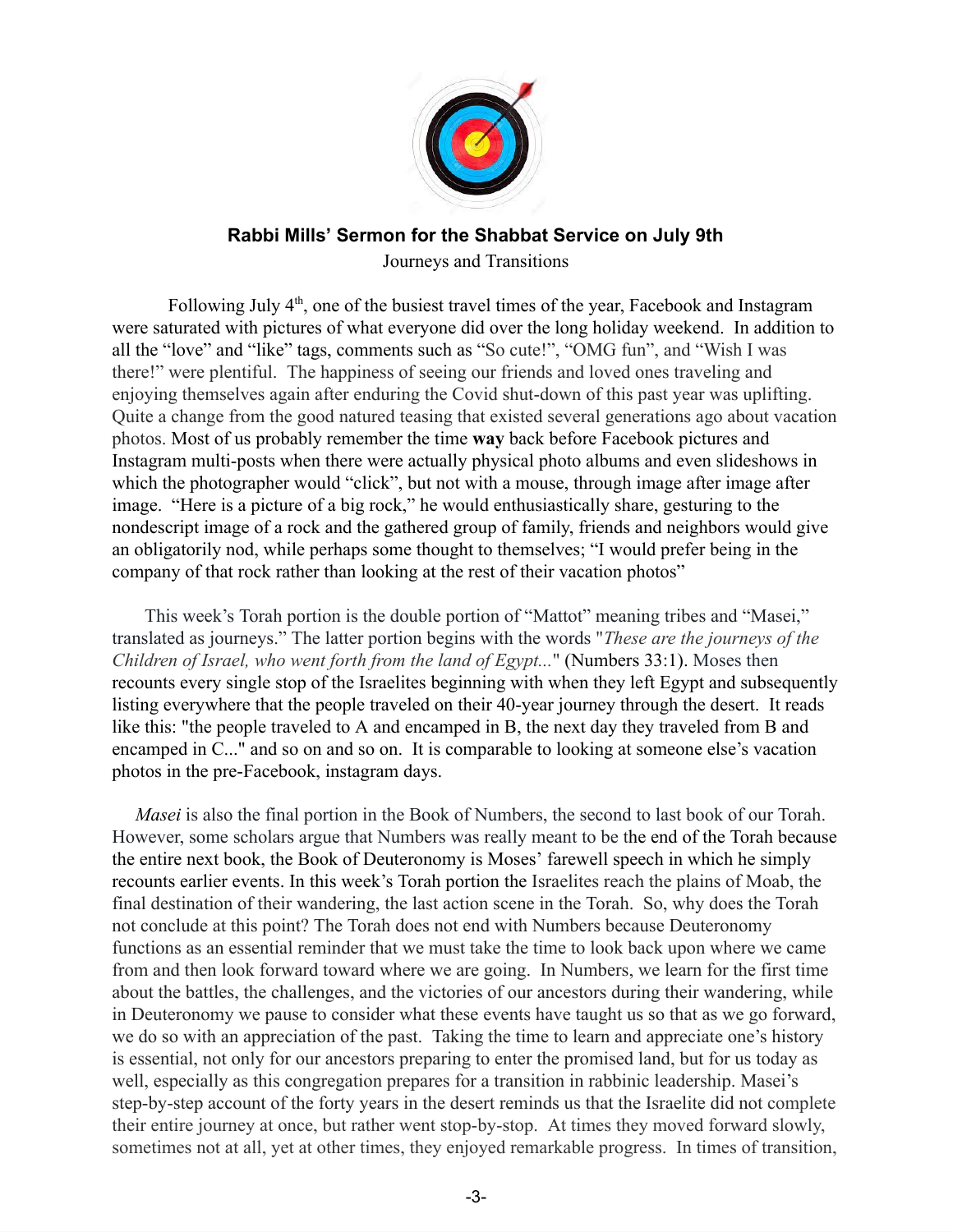such as what our ancestors faced leaving Egypt, wandering in the desert and then preparing to enter the land of Israel, the best approach is not to set lofty goals, but rather to work toward an attainable set of goals that build upon one another and are reached one by one at each stop along the way.

 Our portion not only begins with such a great and relevant message about transitions, it also concludes with a lesson about transitions.. Masei contains the ending to the story of the daughters of Zelophehad which began in last week's parsha. This story, although not as well-known as other biblical tales, contains a message that I love to share. In fact, my younger daughter, Noa whose birth coincided with this portion, is named after one of the five daughters of Zelophehad. As my husband Steve frequently joked, it was the easiest of the names to spell and pronounce as the other names are Machlah, Hoglah, Milchah, and Tirzah.

 To summarize the story, Zelophohad died without a male heir which meant his property and other wealth would be inherited by his nephews since women were not allowed to inherit property. However, *"the five daughters of Zelophehad boldly approached Moses, Eleazar the priest, the tribal chiefs and the whole community at the Tent of Meeting"* which took a lot of chutzpah. They dared to question the law of inheritance, asking if they could inherit their father's land since they had no brothers. Moses, to his credit, listened, had compassion to the five sisters and consulted God who declared: *"The daughters of Zelophehad are right…. If a man dies and has no son, then his inheritance should be transferred to his daughters."*

 Our Sages call the sisters wise because of how they go about advocating for this change. They do not complain about the unfairness of the current policy and do not demand that the law be changed. Instead, they strategically bring the matter up at an appropriate time. In addition, their language reflects both a deep respect for the law and a polite well thought-out challenge. They pose their case as a question saying: "**WHY** should our father's name be lost to his clan, just because he has no son?" They successfully bring about change because they are cognizant, not only of the end goal, but also of the process that is most likely to ensure they reach their goal. In fact, Zelophachad's daughters are the only individuals, of any gender, in the entire Torah that propose a new law. They teach us that for change to come about the process is just as important as the end result. In my opinion, there are many parallels between this story, and modern transitions such as the one this congregation is embarking upon.

 For quite some time I thought this story concludes with the daughters achieving complete success as that is how last week's portion ends, and the Torah does not have an endnote telling us "to be continued next week." Nor does this week's portion have a reference to the story saying "continued from last week" and yet the story picks up again at the end of this week's portion. In the Talmud, it is taught that a group of men from the sister's tribe approached the community again and expressed their concern that the division of the land equally among the tribes would be upset if the sisters married outside their tribe, and if all five sisters were to marry into a particular different tribe and bring the land with them, this inequality would be quite large. Their concern was addressed by the community with the sister's giving additional input and the decision was amended to include the caveat that women could only inherit their father's land if they married into their own tribe. If they married outside the tribe, their portion would go to a cousin so as not to upset the equality among the tribes. Quite an interesting epilogue with the sisters realizing that although victorious in changing the law, if the change would lead to additional issues, they needed to be open to compromise for the greater good of the community. Their attitude and practice when it comes to change should be emulated as although sometimes change enriches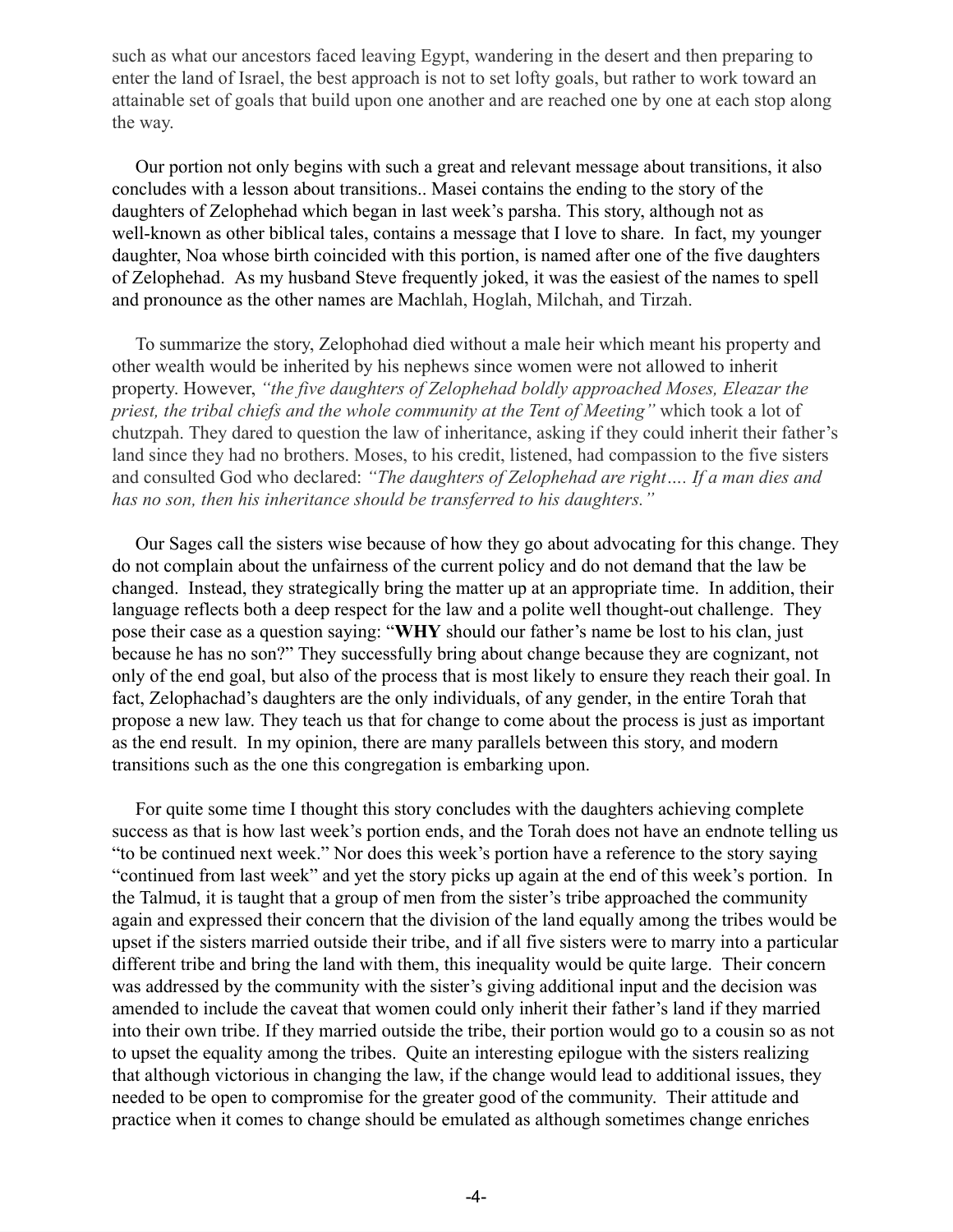and strengthens a community, at other times it may lead to unforeseen consequences. Process and attitude are as important as the outcome.

 A story told by the Maggid of Dubnow illustrates the foolishness of only focusing on the end result. In this tale, a great general passes through a small village and stops to rest when he notices that the trees in the outskirts of the village have targets upon them, every single one with arrows dead center in the bullseye. The general excitedly commanded the villagers bring him the individual who shot those arrows, thinking he had stumbled upon an exceptional army recruit. The villagers laughed, replying, "It is Yoreh, the fool" to which the general responded; "His intelligence does not matter. I want him!" "But you don't understand," the villagers continued. **He shoots the arrow first and then he draws the target!"** It is often the struggle, the working together toward a goal, and even sometimes completely missing the mark that enables growth, and ultimately true success.

 The daughters of Zelophehad teach us that during transitions the community must be open to it and those initiating it need to work from within. It is much easier to draw a target to match your bulls-eye then to practice and work toward really hitting one. With multiple attempts, some of which will be successful while others may not even land on target, the end result will be much more rewarding and long-lasting. The Jewish people have continually evolved and change even something as drastic as accepting the right of women to inherit property can ultimately strengthen the community. Similarly, this congregation has evolved and been enriched by its many changes since its founding in 1909, over a century ago.

 I ask that you compare my becoming your next rabbi to being introduced to a new character in a book or play. Entering an on-going story, the new character must find a way to navigate his or her way, while listening and learning about what has already occurred. The book of Congregation Beth Jacob is a best-seller in progress. Each member, lay leader, and clergy, past and present, is part of its legacy and I am honored and humbled to become the newest addition to your unfolding story. I look forward to furthering the story as together we write the next chapter. I am thrilled to celebrate with you all that has come before and work with you toward the future, a future that will inevitably be peppered with surprises and challenges, but which will hopefully ultimately strengthen this holy community. This Shabbat we finish reading the Book of Numbers and when we end a book of Torah we say "*chazak, chazak, v'nitchazeik*. *Be strong, be strong and may we be strengthened!*" As Congregation Beth Jacob prepares to end an era in its history, let the same be said: "*chazak, chazak, v'nitchazeik*. *Be strong, be strong and may we be strengthened!*" *Cein y'hi l'ratzon*- May this be God's will. Amen.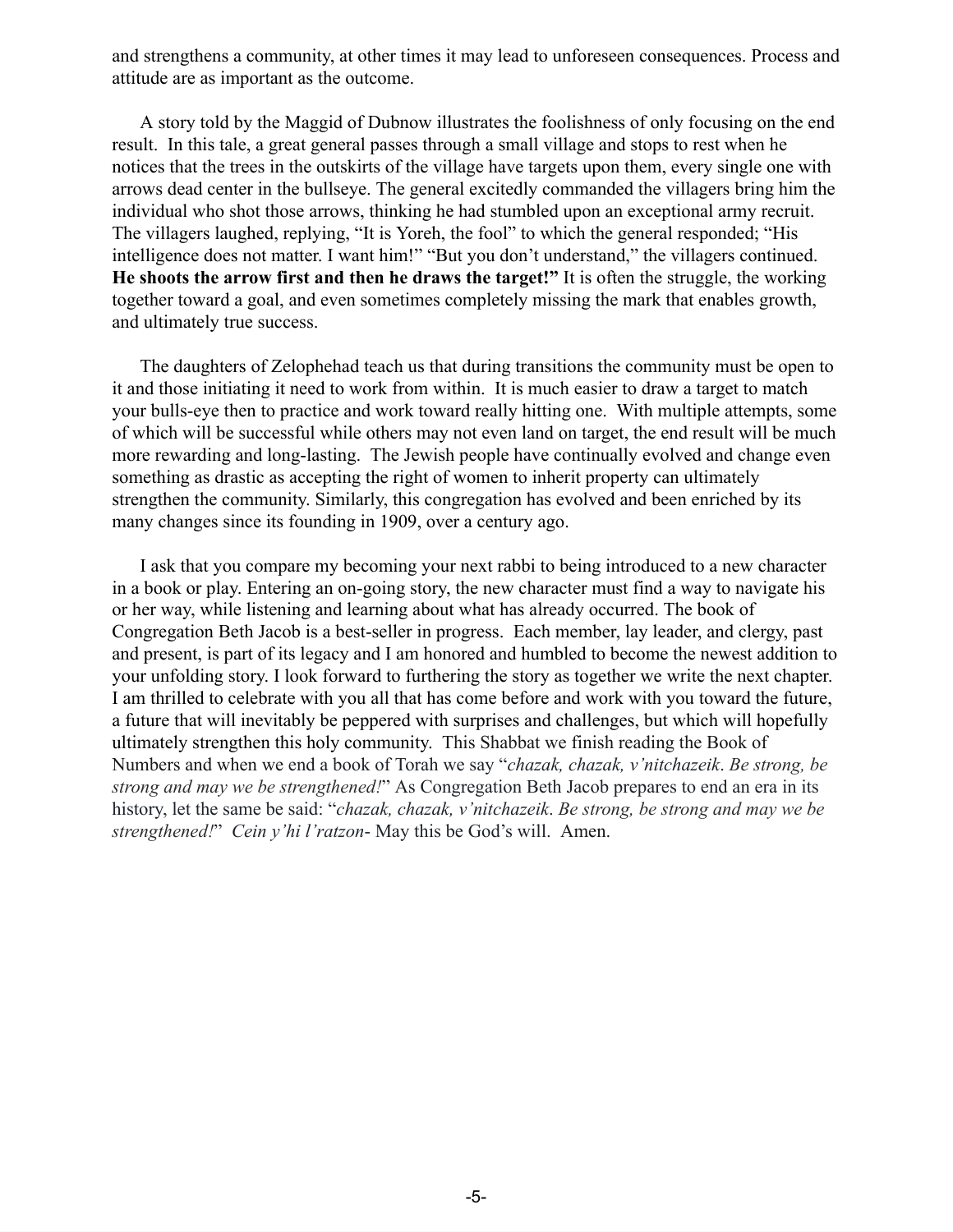# **CBJ Beit Sefer Family Summer Social To Meet and Greet Rabbi Estelle Mills August 15, 4:00 pm - 6:00 pm At Charge Pond in the Myles Standish State Forest**



CBJ families and prospective members who are thinking about enrolling their children in our Hebrew School program are invited to come for an afternoon of fun at beautiful Charge Pond in the Myles Standish State Forest and to meet CBJ's new Rabbi, Estelle Mills!

There will be a BBQ! A sandy protected beach! Games! A Kona Ice Cream truck will be there to serve out delicious summer treats (courtesy of CBJ Sisterhood)! Bring beach chairs or a blanket to sit on.

This will be an excellent opportunity for parents and students to meet and speak with Rabbi Mills, who will be an active part in our Beit Sefer program in the coming year.

**RSVPs will be due on August 1st!! Hurry!!** . Email Dianne Bluestein at [dsbluestein@yahoo.com](mailto:dsbluestein@yahoo.com)





Brotherhood is still seeking one or more brave and dedicated men to take over the Presidency for this organization for which Dan Hirschhorn worked so tirelessly. Over the next several months, individual Brotherhood members have stepped forward to plan and organize specific activities. Thank you to Larry Winokur, who organized a Movie Discussion Night on July 28th, based on the Israeli film "The Kind Words," and Jerry Levine, who has volunteered to head up the Brotherhood Breakfasts once the synagogue has been reopened.

Watch the Weekly Update for information about future Brotherhood events that are being planned.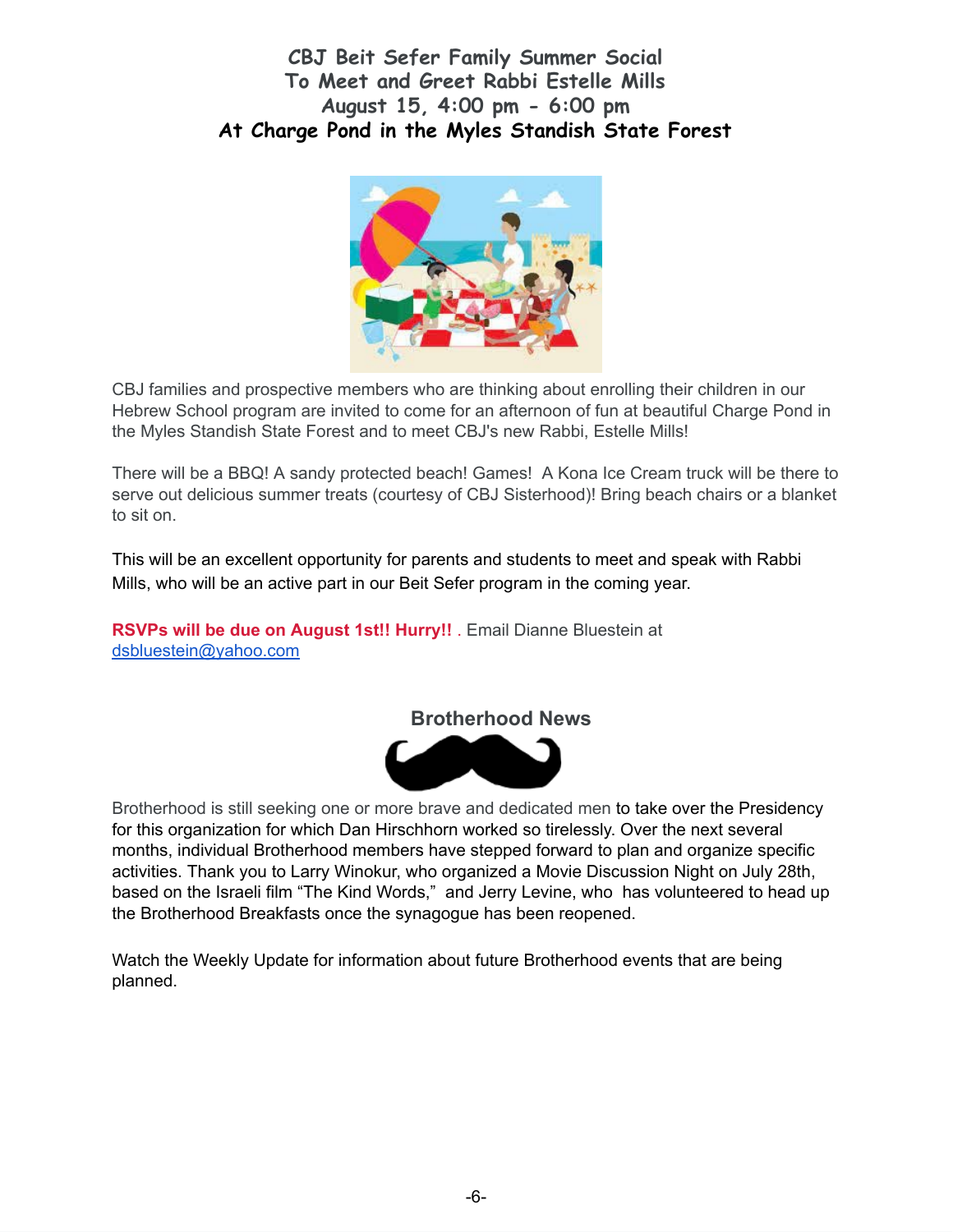

**The Following Yahrzeits Will be Observed This Month:** *(A memorial candle should be lit on the preceding evening.)*

#### **August 2021**

 Harold Samuel Finer Gertrude B. Klasky Freda Rebecca Robinson Julius Cooper Israel Dezorets Albert Finkelstein Adeline Keller Bessie "Billie" Ginsburg Benjamin Righter Milton Geller Phyllis Bell O'Connor Barnett Portnoy Albert Rosenberg Esther Russo Michael B. Shuman Hymen W. Bell Seymour Kraus Judah Wise Marion Glansberg Lilyan E. Kabelsky Charlotte Helen Resnick Morris Teles Leonard Freed Sarah D. Barron Sylvia Krenis Betty Simon Charles Wertheimer

May their memories be for a blessing and live forever in the hearts of all who knew and loved them.

**Editor's Note:** "The Pup Tent" is a monthly publication that provides a condensed summary of CBJ news, including the monthly Calendar, upcoming Yahrzeit dates, and acknowledgments of donations that have been received. The "CBJ Weekly Update" is our weekly email newsletter that includes full details about upcoming events, as well as information about the weekly Torah reading portion and helpful links to various resources. **To subscribe to the CBJ Weekly Update, please contact me at [judith.sherman@gmail.com](mailto:judith.sherman@gmail.com).** Thank you! Judith Sherman, Editor, "The Pup Tent" and "CBJ Weekly Update"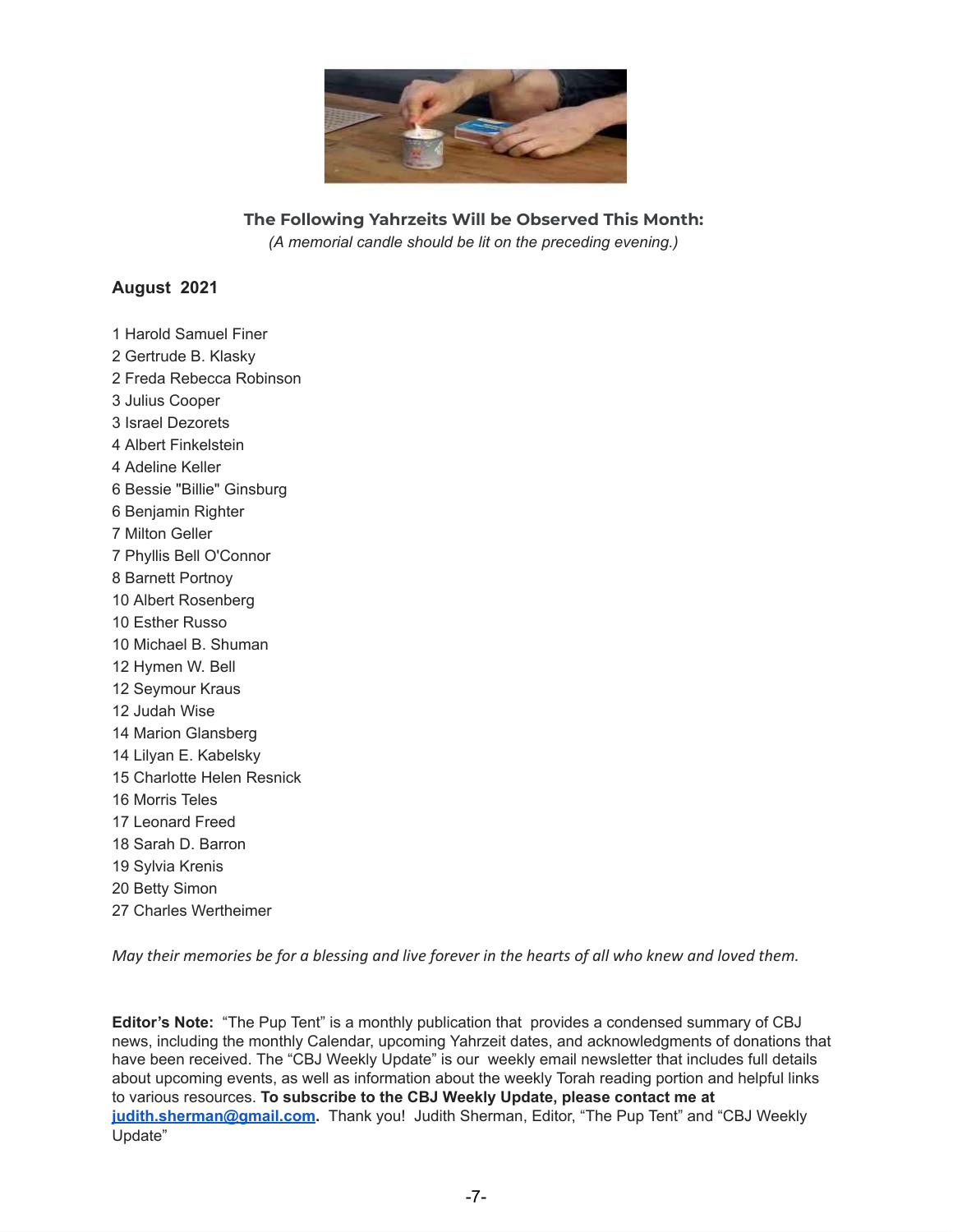

Congregation Beth Jacob gratefully acknowledges receipt of the following donations:

## **Yahrzeit Fund:**

Carol and Donald Gilbert, in memory of Don's mother, Lillian Gilbert

# **Donations Received for Rabbi Silverman's Retirement Project:**

Suzanne Goldberg Rhonda & Jay John Pat Van Tosh Jackie Winokur Steve Winokur Fay Meltzer Lois Klasky Janet & Gordon Strauss Phyllis Klasky Lois & Arnold Weiss Rose Litchman Alyce & Arnold Gladstein Mark Russo Sandra & Michael Schwartz Brenda & Gregory Baler Gail Lurie Wax & Fred Wax Jeffrey Isaacson Mark Streifer Michelle Baum Judith & Allan Sherman



#### **Welcome to Our Newest Members!**

Laney and Bea Kalaminsky 38 Brunswick Street, Marshfield, MA 02050

Laney had been an active member of CBJ for several years and has now rejoined us, together with her mother, Bea. Laney is a retired teacher, with a specialization in Science and Math, and Bea is a retired Librarian. Complete contact information has been added to the CBJ Member Directory.

If you know of any new families in the Plymouth area who might be interested in joining CBJ, please ask them to contact our Membership Chair, Rose Litchman at snobuntng@aol.com Click here for a link to CBJ's [Application](http://cbjplymouth.org/pdf/CBJ_Membership_form.pdf) Form.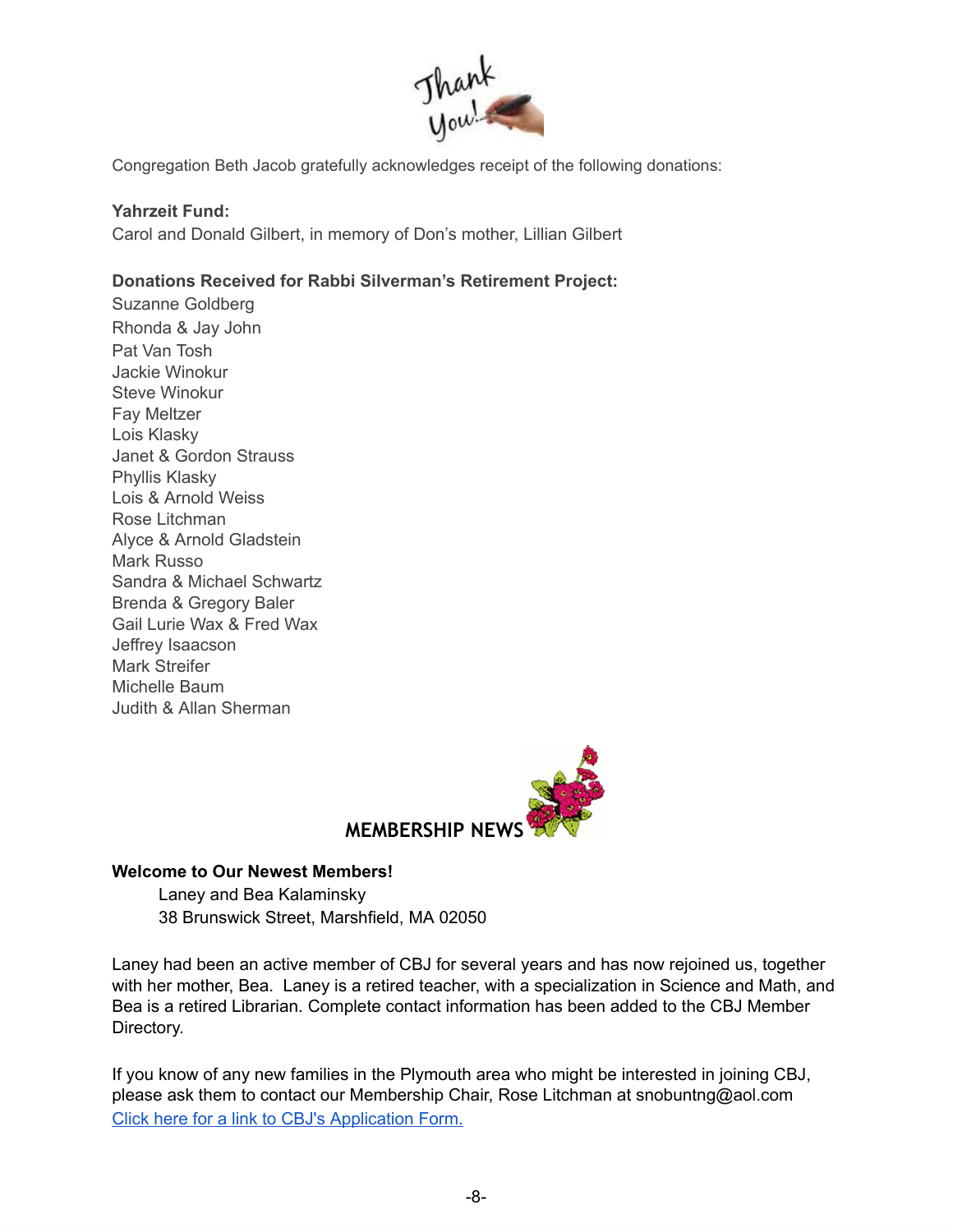

## **CBJ'S NEW SISTERHOOD**

Co-Presidents: Rose Litchman and Suzanne Goldberg Rose: [snobuntng@aol.com](mailto:snobuntng@aol.com) Suzanne: [sgold3016@comcast.net](mailto:sgold3016@comcast.net)

#### **Sisterhood's Annual Report CHANGE IS INEVITABLE. CHANGE IS CONSTANT. - BENJAMIN DISRAELI**

Sisterhood adapted to the changes needed during the pandemic and the outcome produced a successful year. First, leadership saw a change. Co-president Cindy Teles was replaced by Suzanne Goldberg. We are grateful to these 2 loyal friends of Sisterhood for their willingness to serve. They are staying close to Sisterhood in their ongoing jobs as Cindy will continue as Treasurer and Suzanne will go on as Corresponding Secretary. Paula Keller will remain our Historian. All members are invited to join our events throughout the year. We continue to support the temple as is our tradition. Rose Litchman will remain on the slate of officers as Co-President. Mazel tov to our incoming officers!

Secondly, programming saw changes. Zoom kept us together in cyberspace. Our interesting theme was " Jews in the Arts." Each month, we explored different avenues of the arts - comedy, music, medicine, poetry, science and sculpture.The most well-attended meeting was Jews in Poetry. Famous American and Israeli poets were noted and some of our members read their own works. It was a memorable night.We now look ahead as we plan new exciting gatherings in which members will learn, study and get to know each better. Let's start a mitzvah-makers group!

Rose, along with Judith Sherman's encouragement and guidance, submitted weekly biographies of impressive Israeli women in careers of politics, religion, fashion and other areas of modern life in Israel. Also, life story interviews with Sisterhood officers appeared in the Update.

Lastly, our CBJ community is experiencing a dramatic and historic change. Rabbi Estelle Mills is beginning her time with us as our spiritual leader.

Sisterhood gladly extends our friendship to Rabbi Mills. Please come to meet her on August 15th. Details are on your invitation. Respond before August 1st so we may plan accordingly.

On behalf of Sisterhood, we want to express our deepest heartfelt gratitude to Rabbi Silverman for his longtime relationship with Sisterhood. We treasure our memories together as we celebrated our lifecycle events, worshipped and studied together and shared mutual interests. Our wish for Rabbi Silverman and Meredith is to enjoy their leisure time in good health , enjoying whatever they choose to do, and change.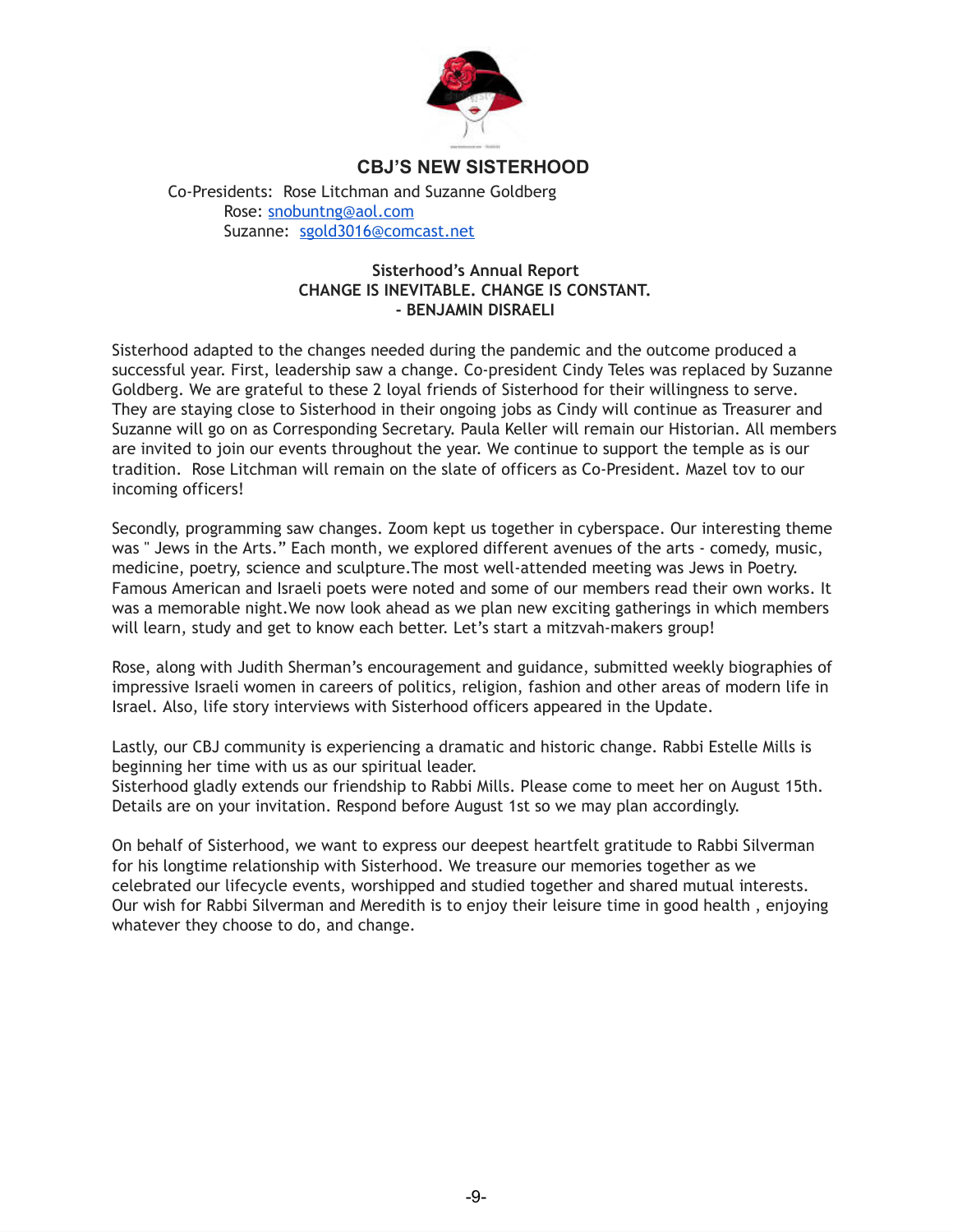

**How Fleischmann's Yeast Built the Jewish Catskills** BY Joel Haber | Published in The Nosher Newsletter, JUNE 16, 2021

Many home cooks this past year, in an Insta-inspired spirit, upped their challah-baking game with new braiding patterns, interesting flavors and vibrant colors. Yet it was a more standard ingredient that unwittingly connected many to their roots. If you used Fleischmann's yeast for your challah, you leavened your dough with the essence of American Jewry.

The Fleischmann family's story echoes the experience of many other immigrant Jews. They built on their experience from Europe, using it to fully integrate into American society. Without routines to hinder them, innovative business practices brought them success. Finally, they used their power to benefit their community.

Hungarian brothers Charles and Max Fleischmann were part of the mid-19th-century wave of Central European Jews arriving in America. They settled in Cincinnati where they became yeast manufacturers in 1868. Charles had learned the process in Prague and Vienna, eventually overseeing production on a noble's estate. The origin tale of Charles bringing a single vial of pure yeast to America is likely fabrication, but he probably did see America's poor-quality baked goods as a business opportunity.

Soon, the Fleischmanns were mass producing pressed cakes of yeast. Many claim theirs was the first commercially produced version of this product. But while Charles did hold some production patents in America, the main steps were invented decades earlier in Vienna. His genius lay not in inventing a new product, but in its clever distribution and marketing techniques. The compressed yeast could only survive a few days, so reaching customers quickly became essential. Cincinnati was a hub of transportation routes, and Fleischmann's also built a network of production and distribution centers in order to reach most of the country. Delivery improved in the 1880s with the invention of refrigerated railcars.

With supply taken care of, however, demand for the unfamiliar product lagged. Fleischmann's had to familiarize America with compressed yeast. Unfettered by preconceptions on "proper" business practices, Fleischmann's Yeast found out of the box solutions. Their first major marketing coup was at the 1876 Centennial Exhibition in Philadelphia where they featured a Vienna Model Bakery to demonstrate their product. The fair attracted 10 million visitors, many of whom stopped to sample the delicious bread. Soon, compressed yeast became the preeminent solution for home bakers.

Another early marketing effort featured a promotional cookbook giveaway. Fleischmann's followed others in using this fairly new medium, continuing well into the 20th century. The company also offered wrapper premiums  $-$  you could trade in yeast package labels for free kitchen utensils.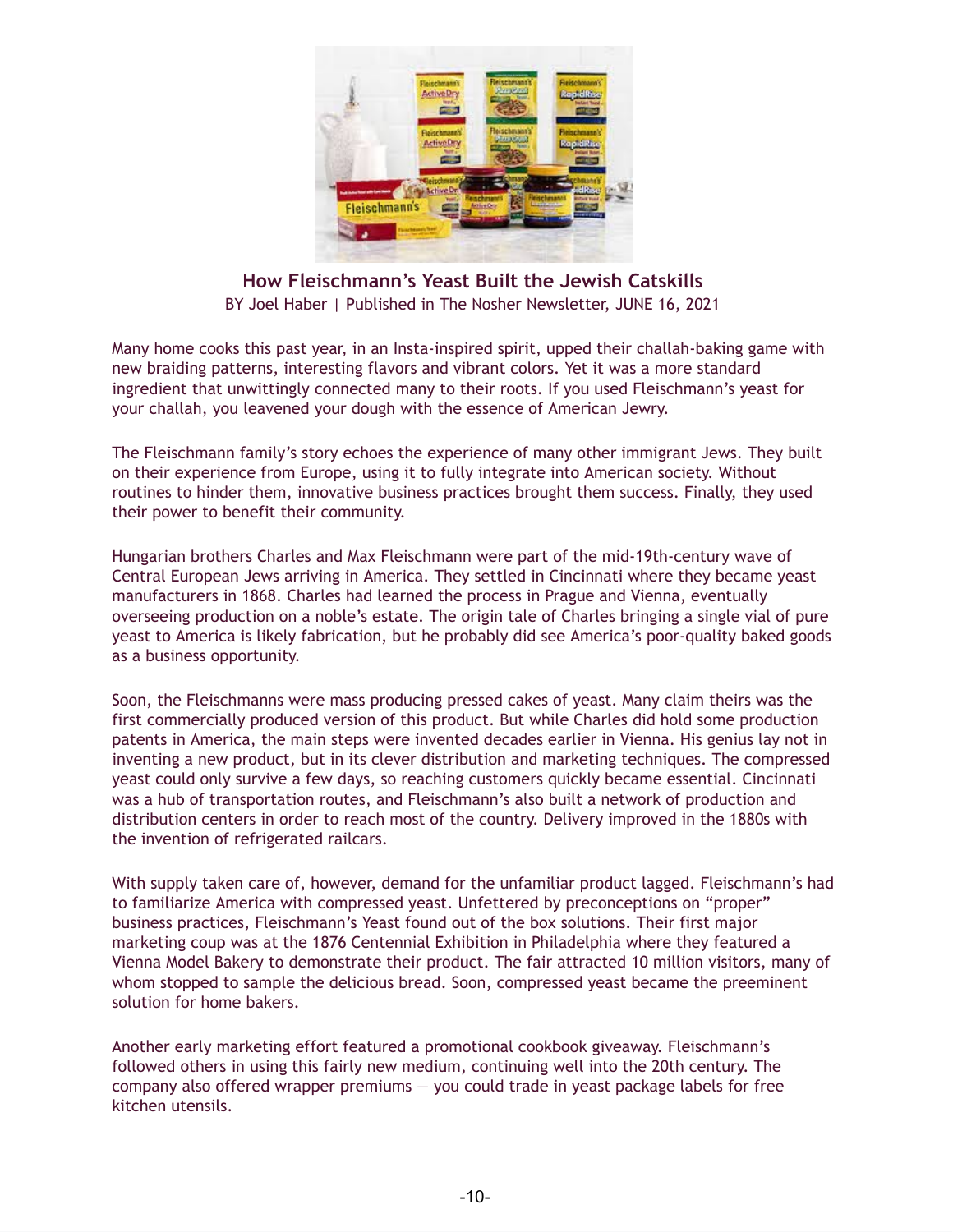But Fleischmann's most significant contribution to consumer marketing was in what we now call branding. From the start, Charles Fleischmann guarded the company's name and image, zealously warning his customers against cheap imitators. Fleischmann's branding was so successful that by the late 1920s they controlled over 93% of their market!

Fleischmann's also paralleled other Jewish immigrants via their expanding product line. In "Jews and Booze," Marni Davis highlights the disproportional representation of immigrant Jews within American alcohol businesses in the late 19th century. Within just a few years of starting the company, Fleischmann's added distilled spirits to their offerings, using the grain alcohol that was a major byproduct of yeast production. Adding juniper berries and other botanicals, they produced America's first distilled gin, with other hard liquors soon to follow.

While this all ties the family into the American Jewish experience, their greatest related legacy is also their least recognized. The late 1800s saw prominent antisemitic discrimination aimed at wealthy American Jews. More than once, they were denied entry at fancy hotels and resorts. Charles Fleischmann used his amassed fortune to beat the antisemites at their own game. Purchasing 60 acres in Griffin's Corner, NY, he created a resort village specifically for Jews. Eventually incorporated as Fleischmanns, NY, the town grew to include mansions, summer homes and hotels (many with kosher food to accommodate Orthodox customers).

Fleischmanns was no budget-level bungalow colony, either. The luxurious features included heated swimming pools, a golf course, a deer park, a stocked trout pond, and an artificial lake from which they could harvest ice in the winter. This famous resort town launched a classic 20th-century Jewish phenomenon: vacationing in the Catskill Mountains, the so-called Borscht Belt that is indelibly linked with American Jewish popular culture.

Without Charles Fleischmann's pre-immigration experiences in Europe, he might not have started his company, and with deeper roots in the country, he might never have broken new ground to reach success. His family story prominently reflects that of broader American-Jewry.

An easy recipe for challah is on the next page, along with a link to Fleischmann's website that shows braiding techniques.

Nothing tastes better than freshly-baked challah that has been made with loving hands!